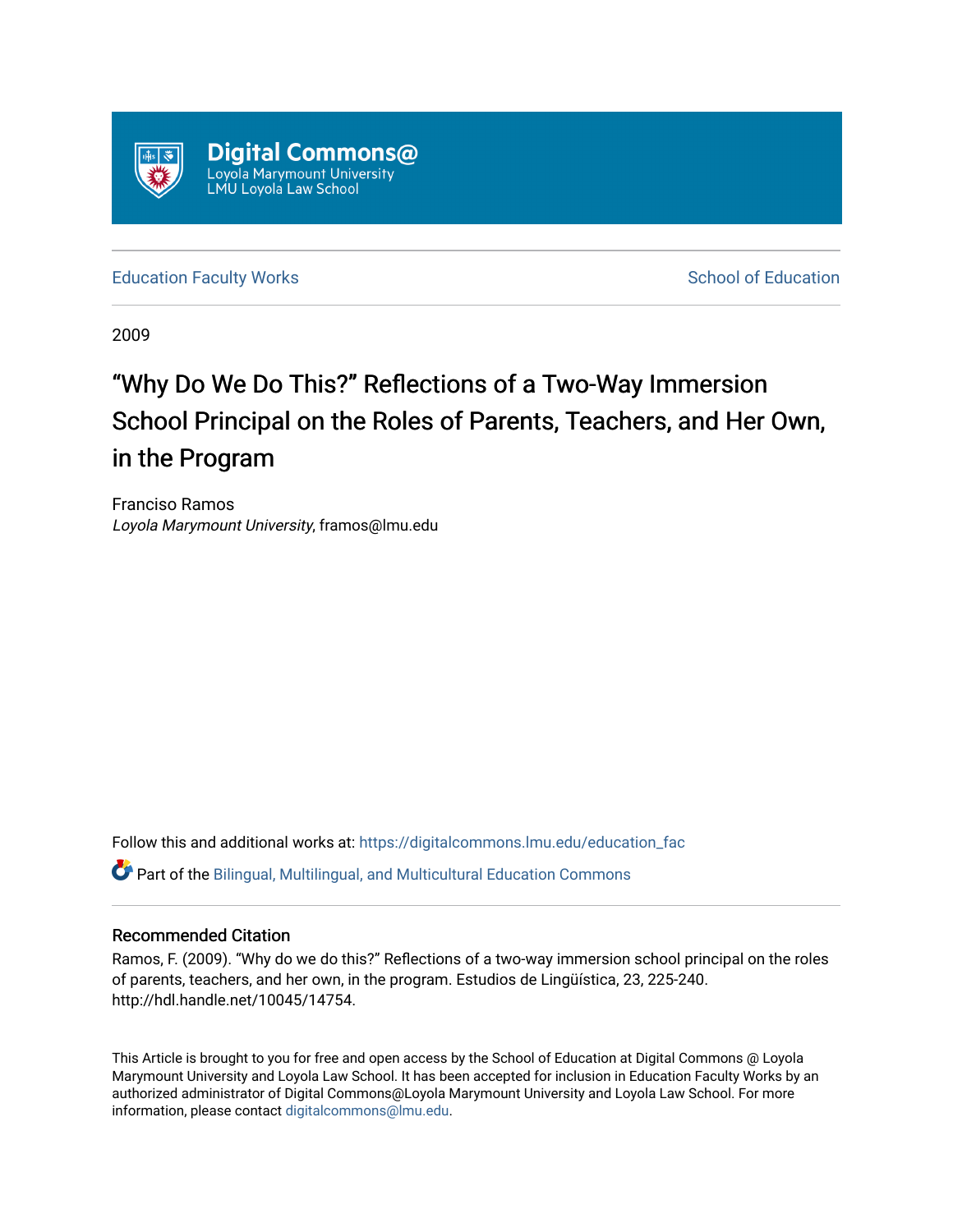# **«WHY DO WE DO THIS?» A TWO-WAY IMMERSION SCHOOL PRINCIPAL'S REFLECTIONS ON THE ROLES OF PARENTS, TEACHERS, AND HER OWN, IN THE PROGRAM**

FRANCISCO RAMOS Loyola Marymount University framos@lmu.edu

#### **Resumen**

El presente artículo ofrece las reflexiones de la directora del colegio con mayor tradición en inmersión de doble vía en el sur de California a propósito de algunos de los factores clave que afectan positivamente al programa, por ejemplo, la participación activa de los padres, el compromiso de los maestros y el apoyo de la dirección. Además, incluye algunos de los desafíos más importantes que debe afrontar continuamente en su trabajo, como la escasez de maestros cualificados y de aquellos con dominio de la lengua minoritaria, la escasez de fondos y de materiales en la lengua minoritaria, y el impacto de las leyes federales y estatales educativas sobre la autonomía del programa, para finalizar con varias sugerencias, basadas en su experiencia profesional, para aquellas escuelas interesadas en la implantación de este innovador enfoque educativo. La información provista aparece conectada a lo largo del artículo con aportaciones recientes de la bibliografía sobre los programas de inmersión de doble vía en Estados Unidos, para finalizar con algunas conclusiones de cara al futuro.

PALABRAS CLAVE: Inmersión de doble vía, educación dual, bilingüismo.

#### **Abstract**

The present article offers the reflections of the principal of the longest-running two-way immersion school in Southern California on some of the key factors positively impacting the program, namely parental involvement, teacher commitment, and principal support. Additionally, it includes some of the critical challenges she must continuously face as part of her job, i.e., scarcity of qualified and minority language proficient teachers, lack of funding and adequate materials in the minority language, as well as the impact of federal and state education laws on the autonomy of the program. She also gave some recommendations, based on her professional experience, for those schools interested in the implementation of this innovative educational approach. The information provided throughout the article is connected to recent research on two-way programs in the United States and finalizes with some conclusions for the future.

KEY WORDS: Two-way immersion, dual language education, bilingualism.

#### **1. Introduction**

According to the Center for Applied Linguistics (2009a), two-way immersion is «a form of dual language education in which native English speakers and native speakers of another language are integrated for academic content instruction through both English and the partner language.» In placing together speakers from both language groups for all or most of the day, the program aims to help students develop high levels of linguistic and academic proficiency in both languages, as well as positive cross-cultural attitudes and behaviors toward members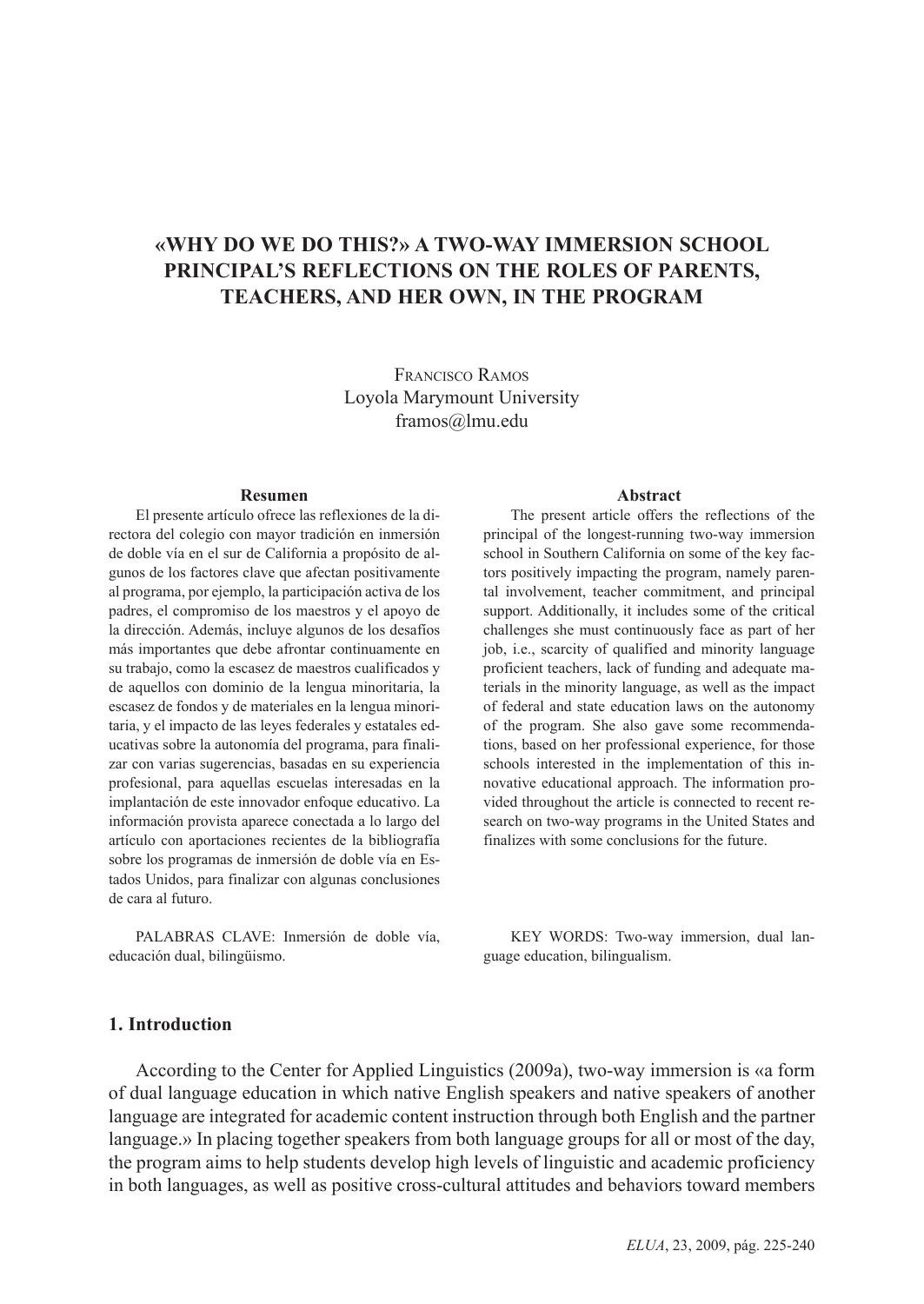of other ethnic, cultural, and linguistic groups, while maintaining identical academic standards and curriculum to those in place in regular programs (Center for Applied Linguistics, 2009a; de Jong, 2002; Howard, Sugarman, & Christian, 2003).

Scholarly research has shown the positive impact of two-way immersion on students' linguistic and academic abilities. Thus, students in these programs consistently outperform their peers academically (Alanis, 2000; Lindholm-Leary; 2001; Lopez & Tashakkori, 2004), achieve bilingualism and biliteracy (Genesee, Lindholm-Leary, Saunders, & Christian, 2006), develop favorable attitudes toward bilingualism, the programs, and other cultural groups (Cazabon, Lambert, & Hall, 1993; Lambert & Cazabon, 1994; Lindholm-Leary, 2001), and cultivate a more positive sense of identity (Reyes & Vallone, 2007). Naturally, this compendium of benefits has largely contributed to the expansion of this educational approach in the United States. According to recent data (Center for Applied Linguistics, 2009b), there are 346 such programs in 27 states of the nation.

Two-way immersion may adopt different models, although the most widespread are 90/10 and 50/50 (Howard et al., 2003). In a 90/10 model («minority language dominant»), students spend 90% of their time in the minority language initially; the presence of this language progressively decreases, and that of English similarly increases, as students advance through the grades until, usually by  $4<sup>th</sup>$  grade, both languages are used in equal amounts of time. On the other hand, a 50/50 model («balanced») provides students with instruction in both the majority and the minority language in equal amounts of time from the beginning of their schooling (Howard et al., 2003).

The actual implementation of these programs demands a significant time commitment on the part of parents, teachers, and administrators because, generally speaking, the programs begin in the lower elementary grades and extend a minimum of five to seven years, reaching in some cases up to 12 years if implemented as well in middle and high school (Espino-Calderón & Minaya-Rowe, 2003; Lindholm-Leary, 2001). Additionally, an effort of this magnitude requires sufficient time for planning and development; a sound theoretical, research-based, foundation; adequacy and availability of resources and materials; an involved group of stakeholders, and well-trained faculty members who possess, additionally, high proficiency levels in the languages of instruction (Howard, Sugarman, Christian, Lindholm-Leary, & Rogers, 2005).

While it seems difficult to disentangle the intertwining effects of these factors, the literature on the topic appears to point to administrative support, the presence of highly qualified teachers, and parental involvement as critical keys in the success of the programs (Cloud, Genesee, & Hamayan, 2000; Espino-Calderón & Minaya-Rowe, 2003; Lindholm-Leary, 2001; Shannon & Milian, 2002). With these premises in mind, the present article intends to add to the body of research in the area by interviewing the principal of one of the most successful (also the longest running) two-way immersion schools in Southern California on the role of the aforementioned stakeholders (administrators, teachers, and parents) in the continuously, uninterrupted, success of her program.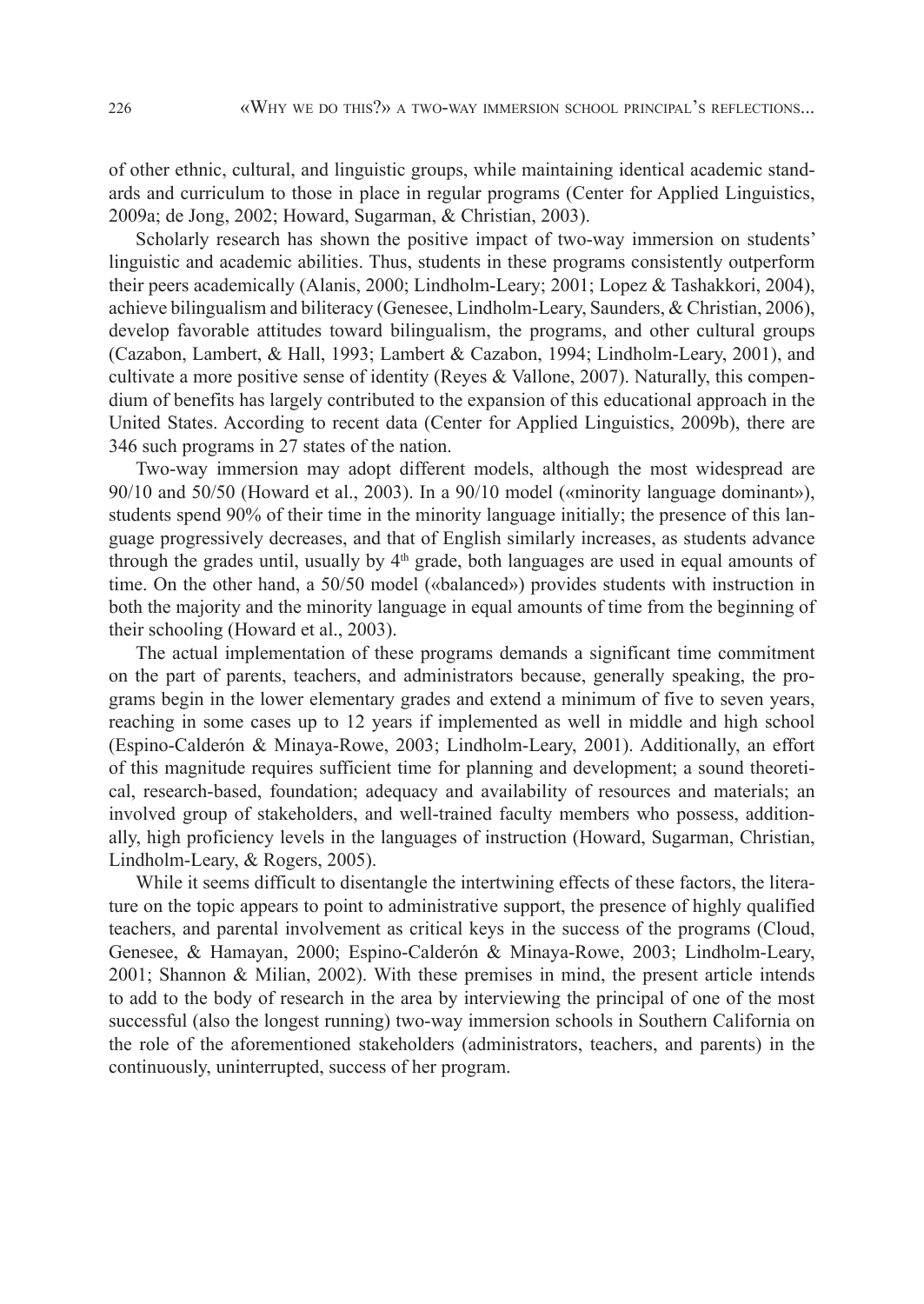### **2. Methodology**

#### **2.1 Setting**

The study was conducted in a K-5 elementary school located in a small school district in Southern California. During the 2008-2009 school year the school's student body was listed at approximately 700 students, slightly more than 12% and 10% of whom were classified as English Language Learners (ELLs) and qualified for free or reduced lunch under programs federal Title I, respectively. Kindergarteners through  $3<sup>rd</sup>$  graders participated in California's class size reduction initiative, which limits to 20 the maximum number of students per class. Class sizes in  $4<sup>th</sup>$  and  $5<sup>th</sup>$  grades, on the other hand, were slightly higher, averaging 29 pupils each. Among those students providing their ethnic origin on enrollment, nearly 30% of them were classified as White, 19% as Latino, and 16% as Asian.

Due to declining student enrollments in the past, the school was closed temporarily, yet was reopened by the district in 1994 as a specialized language school to house the district's long-established two-way immersion programs: Spanish-English, and Japanese-English. Currently, 22 of its 32 classrooms are part of the former and the remaining 10 of the latter<sup>1</sup>. Both programs are implemented schoolwide, which means that every student must participate in one or the other.

The school enjoys a well-earned reputation for academic excellence. In fact, it was ranked at the  $10<sup>th</sup>$  decile statewide, and its Academic Performance Index<sup>2</sup> (API) reached 903 out of a possible 1000 at the end of the 2007-2008 school year. Moreover, the percentages of students scoring at the «proficient» level, as established in the federal educational law No Child Left Behind (NCLB), reached 75% in Language Arts, 85% in Math, and 79% in Science. Finally, disaggregated data showed its English learners from low socio-economic status outperforming their district peers. As a result of these figures, and of the fact that the school is not considered a neighborhood school, numerous parents from the various zoning areas of the district have eagerly attempted to enroll their children in it. Yet, to prevent overloads, school administrators have implemented a rigorous procedure to maintain their cap. Thus, first priority is given to siblings of current students at the time of enrollment, followed by native speakers of Spanish and Japanese. Applicants not meeting either requirement participate in a general lottery, designed to avoid favoritism while guaranteeing equal selection opportunities3 for all participants. This includes students with learning disabilities. In fact, some autistic, handicapped, hard-of-hearing, and speech-impaired students have participated, and been selected, in the lottery in recent years. Once enrolled, they are served, as any other student, by district specialized personnel, such as speech therapists, psychologists, and nurses, or by part-time resource specialists working with individual cases on an «as needed» basis.

<sup>1</sup> Although comments in the «Findings» section of this paper may allude to the Japanese immersion program, it is really the Spanish immersion program that constitutes the purpose of this investigation.

<sup>2</sup> The API is a coefficient that summarizes the performance of each California school in the annual statewide Standardized Testing and Reporting (STAR) Program.

<sup>3</sup> Students' proficiency in Spanish is assessed with a standardized test in this language **(**Pre-LAS español), which is administered in the spring prior to their entering kindergarten. Should the results of the test determine that the students do not possess native-like proficiency in Spanish, they are placed in the general lottery.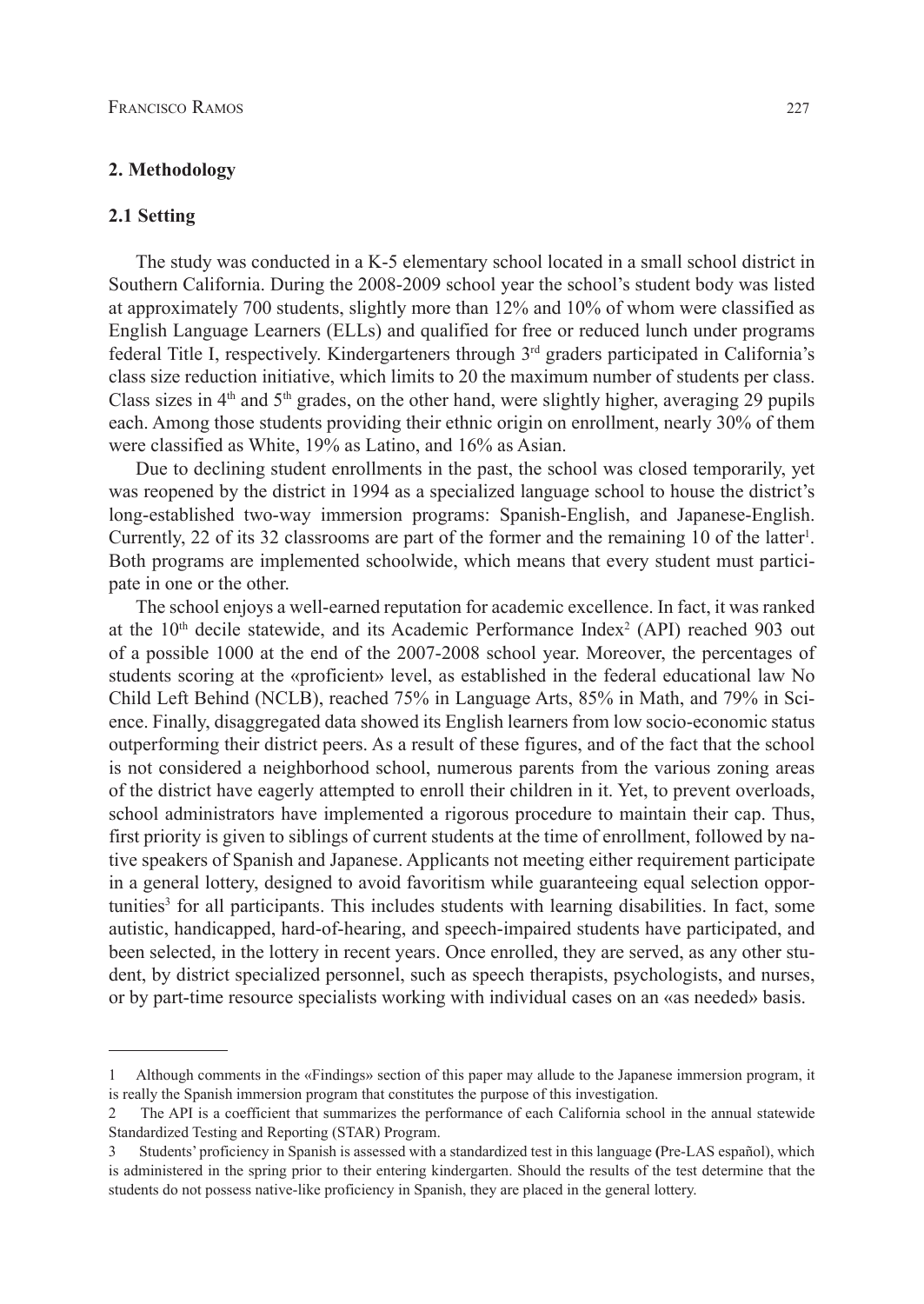Parents of newly accepted students participate in an orientation meeting, held prior to the start of the academic year, during which they are informed of the goals and objectives of the two-way immersion program, the time distribution of the languages of instruction through the grades, and general curriculum specifications. Special emphasis is placed at this time on making parents aware that though the school curriculum is initially taught almost completely, and later partially, in either Spanish or Japanese, its content is similar to that of any other public school in the district.

When it was first established, the school replicated the Canadian immersion model (Lambert & Tucker, 1972). Thus, students were immersed in Spanish since the start of their schooling, except for a daily hour of English instruction beginning in  $3<sup>rd</sup>$  grade. However, the faculty's later push for a two-way immersion model resulted in both Spanish and English being provided on a daily basis. Currently, the school implements a 60/40 model, in which students spend 60% of their instructional time in and through English and the remaining 40% in and through Spanish by 5<sup>th</sup> grade. Naturally, these percentages are achieved progressively. Thus, Kindergarteners and  $1<sup>st</sup>$  graders receive academic instruction only in Spanish, while English is restricted to their visits to the computer lab or the library, and to parents' readings in class as part of the district's literacy campaigns. Second and  $3<sup>rd</sup>$  graders, on the other hand, receive one hour of English instruction a day; finally, the curriculum for  $4<sup>th</sup>$  graders stipulates either one content area being taught in English or an extension of the daily English literacy block to increase students' exposure to this language.

#### **2.2 Subject**

The school principal is a veteran educator with more than 30 years of experience in the district as a teacher, bilingual coordinator, English Language Development (ELD) coordinator, district advisor, and principal. Her educational background includes a B.A. and an M.A. in Education, a permanent California teaching credential, and a Spanish bilingual credential. Additionally, she had held different officer positions in various teaching organizations as part of her own professional development.

She became principal at the school after having been personally contacted by the district superintendent, who was aware of her outstanding performance in the aforementioned jobs. Her predecessor had decided to pursue a new job opportunity in the middle of the academic year, and the school needed an experienced individual to fill the vacancy on an interim basis until a replacement could be found. She accepted the challenge on condition that she could return to her regular position at the end of her short tenure if she so desired. Yet, at the time of the interview, she was well into her  $4<sup>th</sup>$  year in the job.

#### **2.3 Instrument and Data collection and analysis**

The instrument used to gather information for this project was a semi-structured questionnaire developed by the author, consisting of various questions related to the role of administrators, parents, and teachers in the daily workings of the two-way program. The interview, conducted in the principal's office, lasted approximately 90 minutes and was recorded, and later transcribed, by the author's research assistant. Open coding (Strauss & Corbin, 1994) was used to identify the main themes emerging in the responses.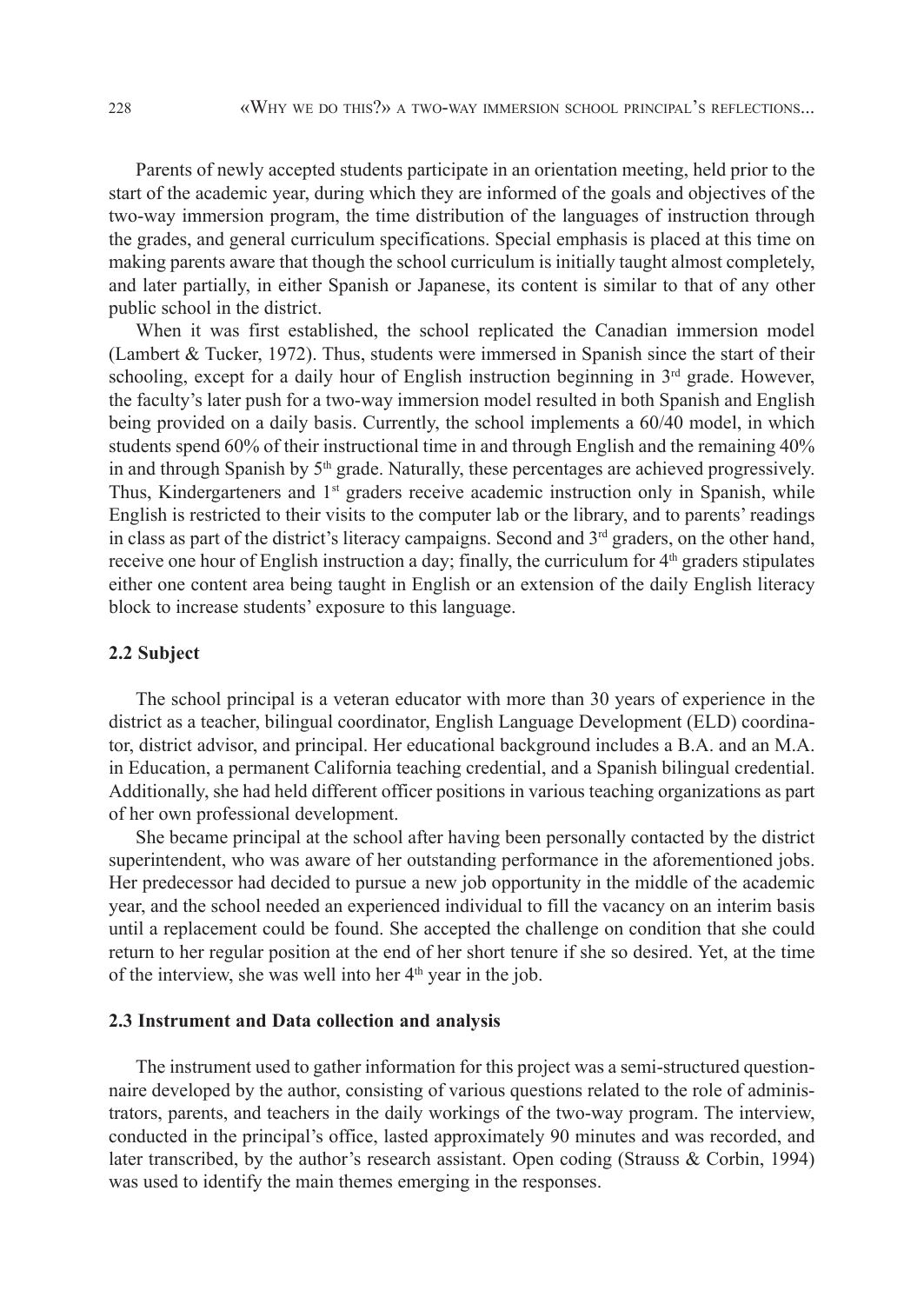# **3. Findings and Discussion**

According to the principal, and concurrent with the literature on the topic, parental involvement, teacher commitment, and principal supervision played key roles in the success of the two-way immersion program, as well as in students' continuous linguistic and academic improvement in two languages (Cloud, Genesee, & Hamayan, 2000; Espino-Calderón & Minaya-Rowe, 2003; Lindholm-Leary, 2001).

# **3.1 Parents**

For the principal, the success of the program was largely dependent on two factors revolving around parents: the stability of the student population and parents' own involvement in school activities and routines. Maintaining low student transiency rates for six years, which was the expected duration of the program, was crucial because it allowed teachers sufficient time to develop students' linguistic and academic skills in two languages. To reinforce the importance of this factor, an orientation meeting was held every spring, during which parents of prospective applicants were informed that, should their job prospects be unstable and, thereby, their stay in the city an uncertainty, the program might not be the most adequate option for their children. Notwithstanding these efforts, it was not always possible to prevent families from leaving the area. When this happened, vacancies were filled in the least obtrusive way possible. Thus, kindergarten openings were filled with students from the existing waiting list. Yet, Spanish proficiency was crucial for the remaining grades, because the principal wanted to make sure that selected students were good models of the language: «Typically, we take students who just came from, and have been educated in, their country of origin; the teacher will interview them and, if she feels that they can be successful, we will take them »

The school's accountability report card showed an almost incredible 88% of parents holding graduate degrees. Naturally, the school attempted to take advantage of this fact by inviting parents to volunteer in classrooms, chaperon fieldtrips, offer insights prior to purchasing instructional materials, help with art displays, music performances, and the design and publication of classroom and/or school newsletters, and engage their business contacts in the organization of school fundraisers, carnivals, and festivals. Moneys collected at these events were used to fund the school's computer lab, an Art teacher, and classroom field trips, among other activities. For the principal, the parents' contributions to these events were priceless; because they showed parents appreciation for the program and its benefits: «They are the ones who best understand the advantages of speaking another language and want the best for their children.»

An interesting outcome of the increasing parental involvement in school activities was the development of strong bonds among families in the area, which resulted in a visible sense of community revolving around the school. As the principal explained, «it comes to a point when the school becomes a small part of the social life of each family.» This positive atmosphere, coupled with the school's reputation for academic excellence, had an unexpected repercussion in the neighborhood: the principal had witnessed a significantly upward change in the socioeconomic status of the population of the area, generated by newly arrived, middle and upper-middle class, parents, eager to enroll their children in the program: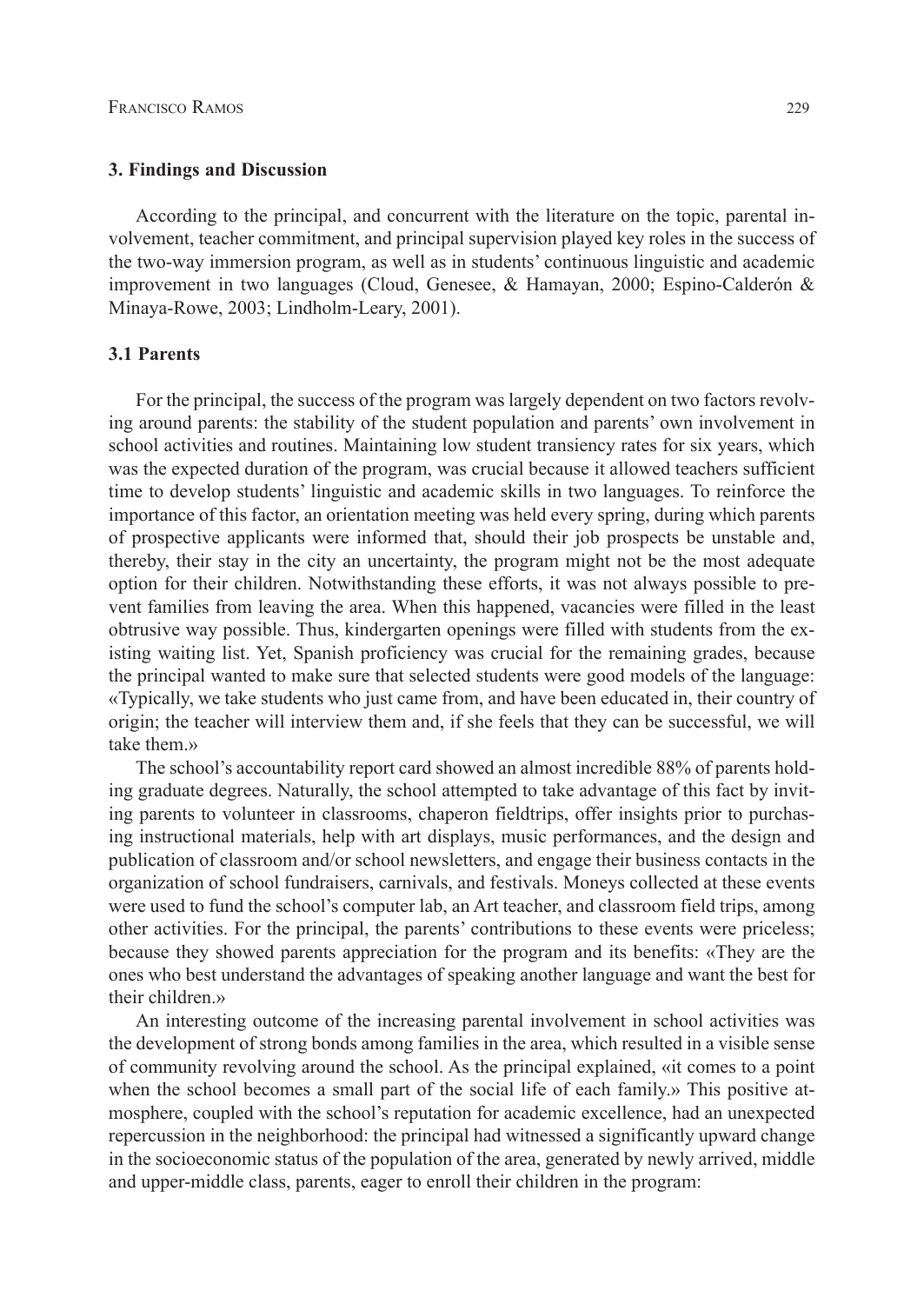Well, a lot of parents have moved here because of our school in general. Our schools were like a little island surrounded by Los Angeles Unified (School District), but our quality is probably a bit higher than a lot of their schools, and our test scores are pretty high. So, there are always parents that come and tell me, 'I just moved to this area and bought a house in the neighborhood so that my child can come to this school.'

However, the comfortable standard of living of a majority of the families also brought along serious disadvantages related to the district's assignment of specialized personnel to the school. As the principal explained, this was a contentious issue because the district appeared to rely on parents' own initiatives to address their children's individual needs instead of proactively assuming its own responsibilities:

> We end up getting the least resources because we least need them, because we end up having the least needy population. For example, most of our kids have health insurance; if they have a health problem, their parents will take care of it. Here, we only have the nurse one day a week and it is a short day. My staff does not understand that other schools have a nurse for two days because that nurse is trying to find resources for a needy family. That is not an issue with most of our families because, due to our demographics, our nurse does not have a lot to do when she is here. Most of our kids are taken care of at home.

Despite this challenge, parents' involvement appeared to pay off. Children continued to excel academically, and new families continued to be drawn to the area thanks to the positive comments and feedback of those already reaping the benefits of the program.

# **3.2 Teachers**

Teachers who are proficient in the minority language are especially valuable in twoway programs because students model and refine their linguistic development after them. Thereby, while most of the teachers in the Spanish immersion program were native Spanish speakers, those who were not were required to possess very high levels of proficiency in this language in order to be able to provide instruction in it. This was necessary because, according to the design of the program, students remained together in self-contained classrooms during the day and did not change classes or teachers. Only in some isolated cases did teachers team-teach. For example, a 2nd grade teacher from Spain did not feel comfortable teaching English reading because of the complexities of the language required to provide some grammar explanations. After sharing her concerns with a more English-proficient colleague, they decided to switch their respective students after lunch time and thereby teach in their native languages to the two student groups.

However, finding proficient Spanish-speaking personnel posed two challenges that were difficult to circumvent: a scarcity of qualified individuals possessing linguistic and academic skills in Spanish to teach in this language in the upper elementary grades, and federal and state mandates regulating the necessary credentials to teach in languages other than English in schools. In regards to the former, the principal explained that the absence of foreign and second language teaching in U.S. elementary and middle schools had restricted the number of individuals able to develop or maintain their foreign or second language skills. To illustrate her contention, she provided an example involving a recent interviewee: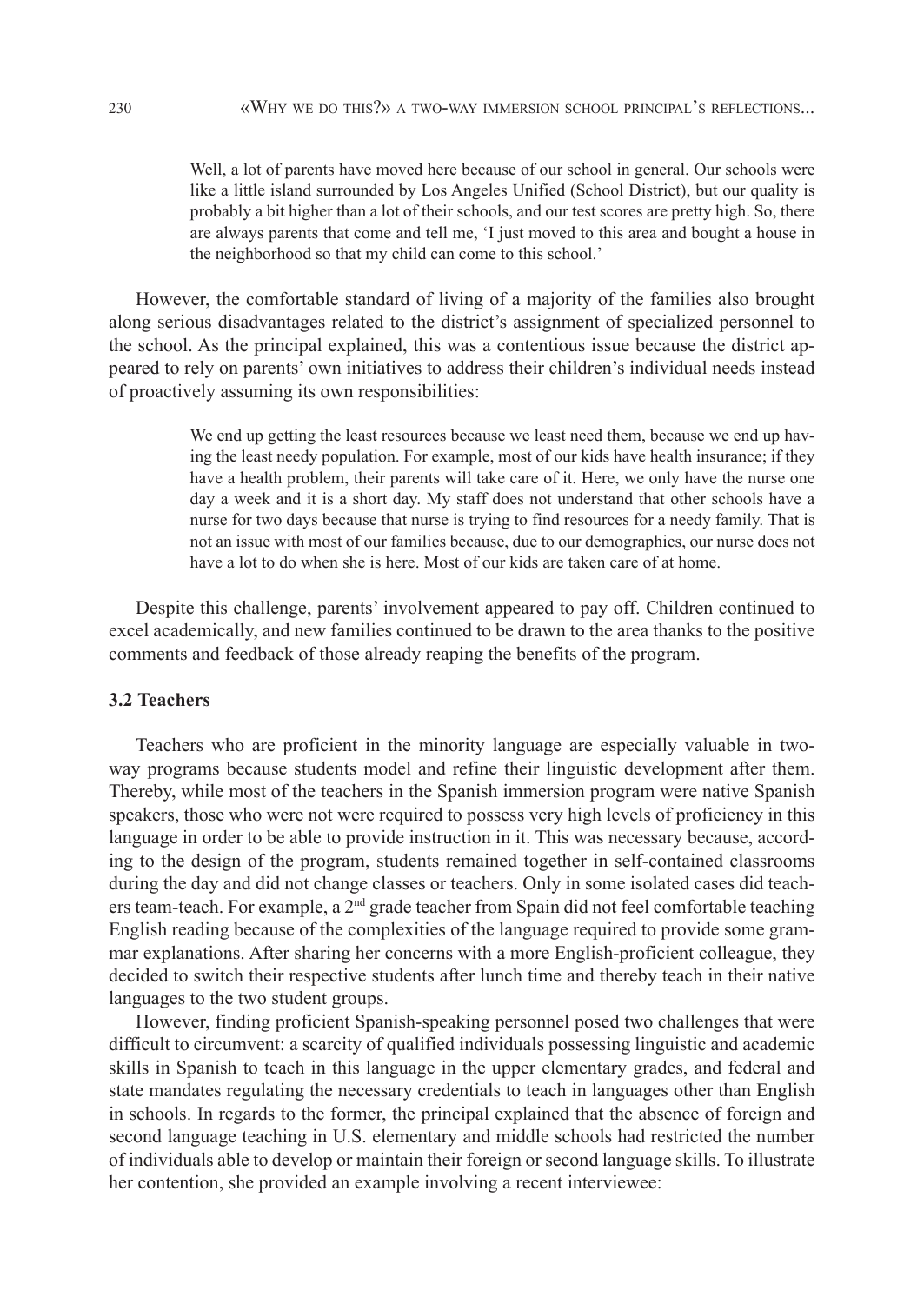We just interviewed for an opening in the Japanese immersion program. The candidate was really strong and we liked her very much. She was an American-born Japanese who had attended Japanese Saturday school and had teaching experience. She also answered questions well, had really good references, great ideas for classroom management, and a good understanding of curriculum and content; the problem was that, in the interview, we require a writing sample and we also ask several questions in Japanese. Well, she just didn't have it. When we evaluated afterwards, I asked how her Japanese was and they [committee members] said that it was not strong enough for our program. She was a really strong applicant, but we just can't compromise that. The teachers are the language models for our children.

Complying with federal and state laws requiring teachers to be in possession of appropriate credentials to teach in languages other than English was an additional challenge for prospective candidates. Ironically, this situation resembled a vicious circle in which Spanish proficient individuals might not be in possession of the necessary teaching credential, while those in possession of the credential might not have the Spanish proficiency of the former. The principal explained that, when pressed to choose, she preferred candidates with appropriate language skills. Proficient speakers of the minority language could always gain the experience and knowledge they needed while on the job and by enrolling in credential courses. Language proficiency, on the other hand, was more difficult to attain:

> We can't find people who can communicate with the students at certain levels. They don't have the vocabulary. They need both languages and now they need to have a California credential with No Child Left Behind. So, it is really a challenge. It is hard enough to find staff because, when I am looking to hire, I am looking for a strong target language and a California credential. But, sometimes, it is like, 'which of those do you give up?' And we usually give up the credential. If they are strong in the target language there are ways in which we can place them or ways that we can support them so that we can keep them. So, then, we have people who are working and trying to get the credential at the same time.

Incidentally, she explained that enrollment in credential courses benefited new faculty hires as well as the school itself, because these courses exposed attendees to current second language acquisition research findings, theories, and methods, thereby familiarizing enrollees with recent developments and trends in the field. The pedagogical component of the coursework was of extraordinary importance for the principal because she thought that the success of the program largely depended on innovative teaching methods:

> The better the methods, the higher the achievement. Some teachers don't have a background and got fixated on bad methods. The pedagogy might be off, or management of the pedagogy might be boring with worksheets and poor vocabulary. The teaching methodology must be differentiated and fun. Children do better in the target language if and when the methodology is better.

To ensure that only qualified teachers taught at the school<sup>4</sup>, the principal became deeply involved in the teacher hiring process. Generally, the school initiated this process by

<sup>4</sup> All the teachers at the school were fully credentialed. They averaged 12.1 years of teaching experience while their average number of years teaching in district schools was 9.4.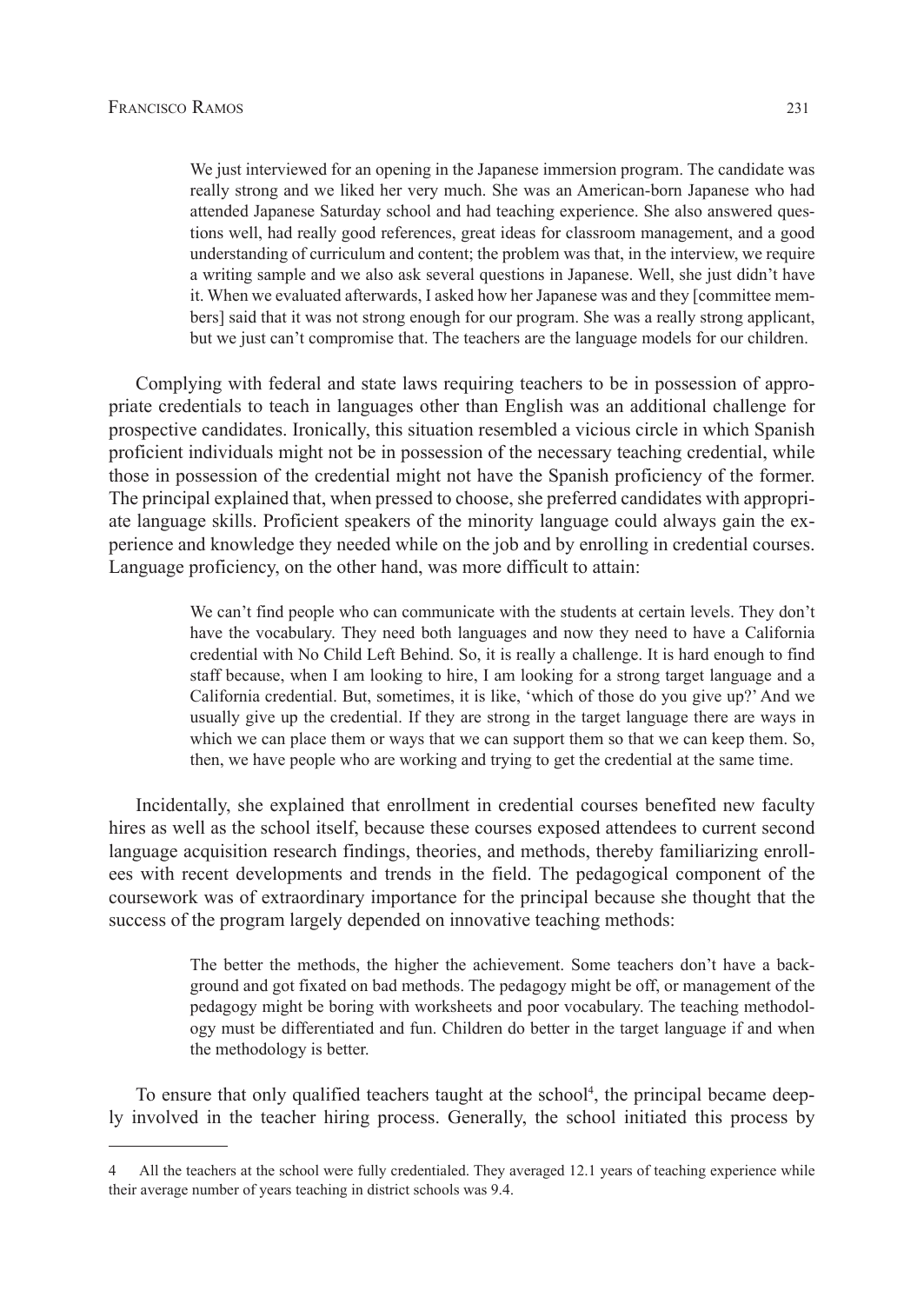publicizing its openings on both its and the district's website. After the deadline was over, district office clerks preselected those applications pertaining to individuals with the highest Spanish abilities; they then facilitated this information to the principal who, in turn, paper screened and rank-ordered the applicants and, together with the school selection committee, conducted subsequent personal interviews with each candidate. During the interview, applicants were asked about their attitudes toward teaching and two-way programs, personality traits, flexibility to adapt to unexpected circumstances, ability to collaborate with others, and knowledge of teaching theory and second language acquisition methods. They were also presented with practical scenarios involving real-life classroom situations in order to evaluate their reactions while under stress. For the principal, this was necessary due to her having «lost a lot of teachers who came here not realizing how hard [the job] was going to be.»

To avoid the loss of qualified yet inexperienced personnel, the school provided all faculty members with various degrees of support. Thus, new hires were initially paired up with experienced mentors who exposed them to the intricacies of two-way programs, and both new hires as well as current faculty members were encouraged to attend training sessions related to dual language education. Additionally, faculty planned lessons together during the school day by grade level and within language. These joint sessions intended to benefit novice teachers by augmenting their knowledge and understanding of different program components and by familiarizing them with proven second language teaching strategies and techniques. As an additional perk, the sessions also minimized tensions with some parents, who were reluctant to have their children placed in classrooms with new, inexperienced, teachers. As the principal explained, «…that makes the parents happy too, because a lot of them say, 'Oh! I don't want the new teacher. I want so-and-so.' Well, as I tell them now, so-and-so is doing the planning for both of them.»

# **3.3 The principal**

In regards to her own responsibilities, the principal saw herself as the supervisor and coordinator of the program, as well as its main advocate. Consequently, she strived to disseminate information about the program among faculty members, provide the latter with adequate textbooks and materials, and encourage them to attend conferences and workshops, while working tirelessly to ensure that students' academic achievement improved year after year. As for her relationship with the parents, she attempted to create a welcoming atmosphere that valued their contributions and participation. Her command of Spanish was an important advantage in this regard, because she was able to address many of them in their respective native languages (English and/or Spanish) without translation. In fact, she thought that second language learning experience should constitute an additional requirement for her job:

> …you do not have to be the most proficient second language person, but you have to understand second language acquisition and like it. So, it is hard for me to imagine someone who has never bothered to learn a second language wanting to be the principal of an immersion school. I love being able to communicate in Spanish and use my Spanish. And now, I am learning Japanese. It is very exciting. And I love it.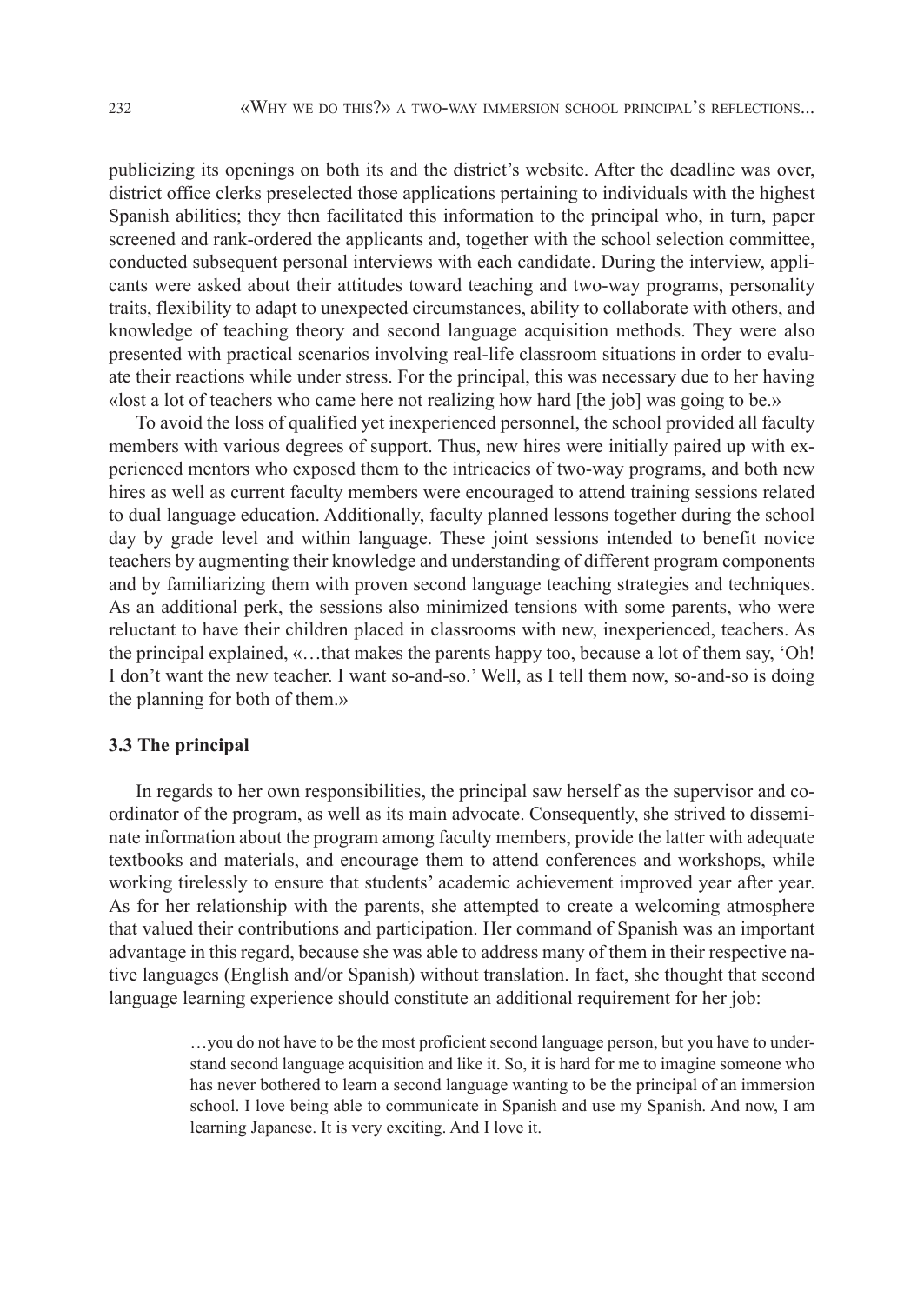When asked to identify those factors contributing to the success of the program, she explained that, first and foremost, the school must develop a clear vision and mission («What are we about? What do we want to accomplish? What do we emphasize?»), as well as be able to count on faculty who are wholly sold on the program. In regards to the first aspect, she described the mission of her school as developing well-rounded students who, besides becoming bilingual and biliterate, learned to enjoy the arts as an integral component of their education («Our kids do a lot of singing, they play instruments, and they do a lot of visual arts. We have a lot of visual activities and music»). Secondly, counting on teachers who believed in the program was critical for her because, after all, they were ultimately responsible for the progress of the students: «You've got to believe that it works and that it is a good thing for the children.»

Accomplishing the program's objectives was not easy. On the contrary, the principal faced ongoing challenges such as budget issues, supply of adequate materials, federal and state mandates, students' linguistic and academic progress, as well as teacher burnout. For her, financially-related issues were troublesome because the district did not provide the school with extra funds despite its additional expenses on materials, textbooks, and resources in three languages, or the necessary extra teacher preparation and training. She questioned this decision and blamed district officials for not having been able to find an acceptable solution to this situation: «To provide materials to the Japanese teachers, we have to order things from Japan; also, we spend a lot of money in translations and copying because we create our own materials. Problem is… we have never had people in the district who truly understand what the program is about.»

Access to high quality materials in Spanish adapted to the needs of the school was also problematic. Materials in Spanish were not hard to obtain, thanks to the school and the area's proximity to Mexico; yet, as the principal explained, «there are so few immersion schools that they are not a good market for publishers. None of them has written a Spanish-languagefor-immersion textbook. There are not enough of us to make it worthwhile.» As a result, the school used regular textbooks written in Spanish, which teachers had to adapt to their specific circumstances in order to improve students' understanding of the material.

Complying with federal and state laws placing increasing accountability demands on the school was stressful for teachers and students because, every year, students' scores in their annual standardized tests were expected to surpass those of the prior year. Yet, authorities did not appear to consider that having to cover common district curricula in two languages had an impact on students' outcomes and that these outcomes could be misleading. As an example, students received Math instruction in Spanish at the school, but their annual standardized Math tests were administered in English; hence, students might not necessarily demonstrate all the Math knowledge they possessed in their responses because of their lack of command of the specific English terminology. The principals' position in this regard was understandable:

> A lot of pressure on the accountability side and very rigid curricula in all areas? It is almost impossible to cover, let alone in an immersion school with a second language but not enough money. High expectations and fewer resources? Hello? Do more with less? It is really hard.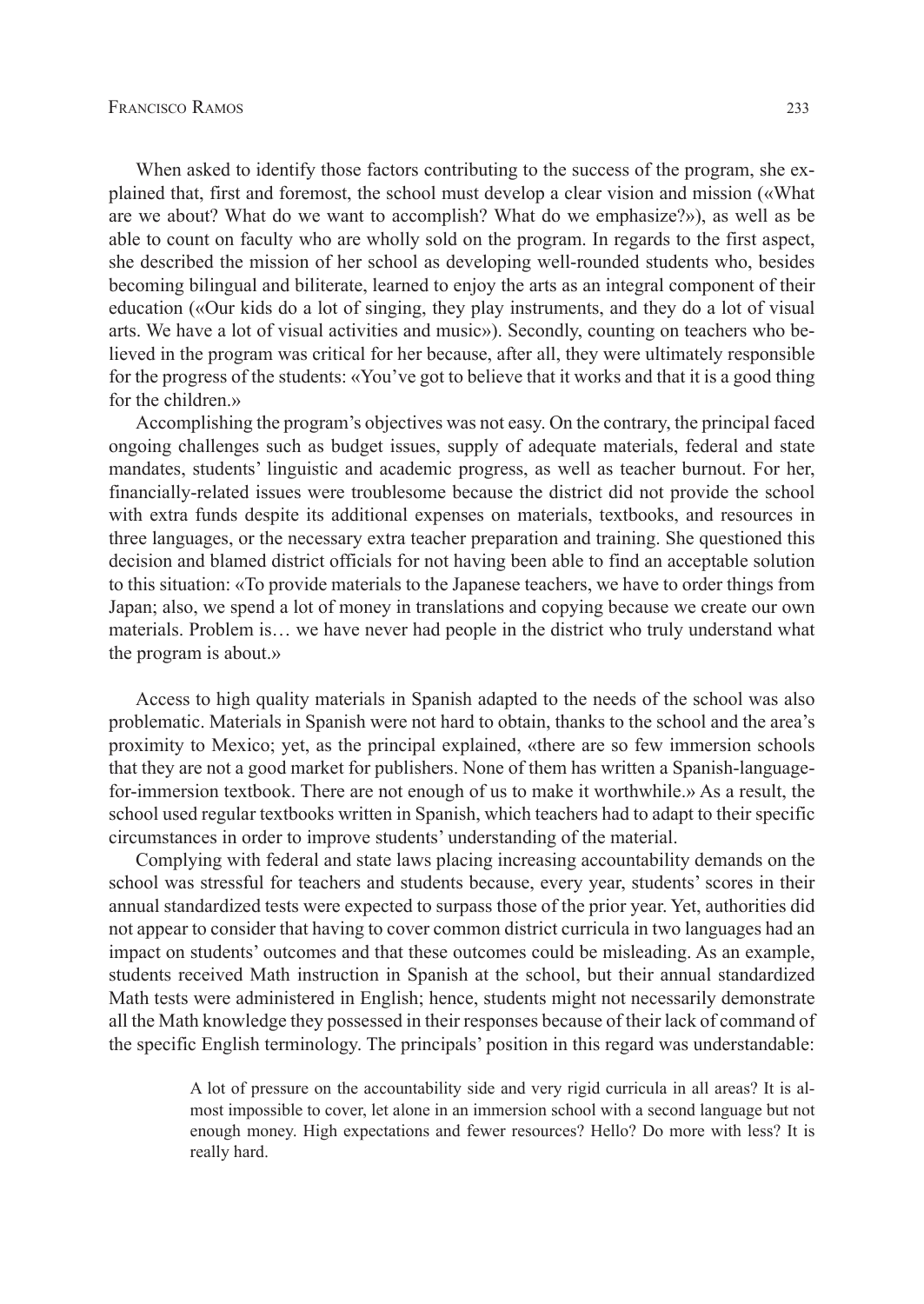The principal was aware that, despite having been immersed in Spanish since kindergarten, monolingual English students were not achieving high levels of proficiency in this language («Linguistically, our children have basic communication, listening, and comprehension skills in the target language. They are also able to do many academic tasks in it, but I wouldn't say every single thing»). However, for her, these students were in an enviable position when compared with their peers enrolled in mainstream English programs in other public schools of the district. Witnessing first-hand children's progress in two languages on a daily basis reinforced her belief in the need for the spread of dual language education nationwide:

> Everybody should have another language and, if you help children when they are children, it is much simpler and more effective than trying to add later on. The most horrifying thing I can think of is that we have these Spanish-speaking children and we are rapidly extinguishing their Spanish due to our short-sightedness. I would certainly like to see every bilingual child in a program like this, where they can remain bilingual and extend their language and literacy. I think it is wonderful for the English-speaking children too, so we can become a less monolingual country.

Finally, the demands of the program frequently acted as a deterrent for faculty to remain at the school long into their tenure. Even among candidates showing «a strong work ethic, an understanding of the principles of second language acquisition, and a willingness to do the extra work needed to put in language acquisition beyond just teaching the curriculum», the qualities the principal valued the most, only those with a very strong personal commitment to two-way immersion could overcome the difficulties associated to the program:

> Why do we do this? Here we work twice as hard. You do it because you love it. Because you love being in a multilingual environment. The first thing you need in order to be, and remain, here is to believe in the program. Otherwise, it is not worth it.

Notwithstanding these challenges, and thanks to her supervision and the hard work of its stakeholders, the school continues to reach the highest standardized test scores overall in the district. When asked to share her insights on the foundations of this success, the principal offered the following recommendations:

- start with kindergarten and don't compromise the target language;
- maintain teacher quality and train your teachers on second language acquisition;
- supply adequate material;
- prepare your parents for the long haul and don't bow to the pressure of watering down the curriculum, because there will be pressure to do so;
- network with other two-way immersion schools and learn from the pioneers;
- attend professional development sessions and be informed of research; and
- believe that all children can learn and that they are not going to sacrifice their English. That it is not an either/or in brain development. Above all, believe in additive bilingualism.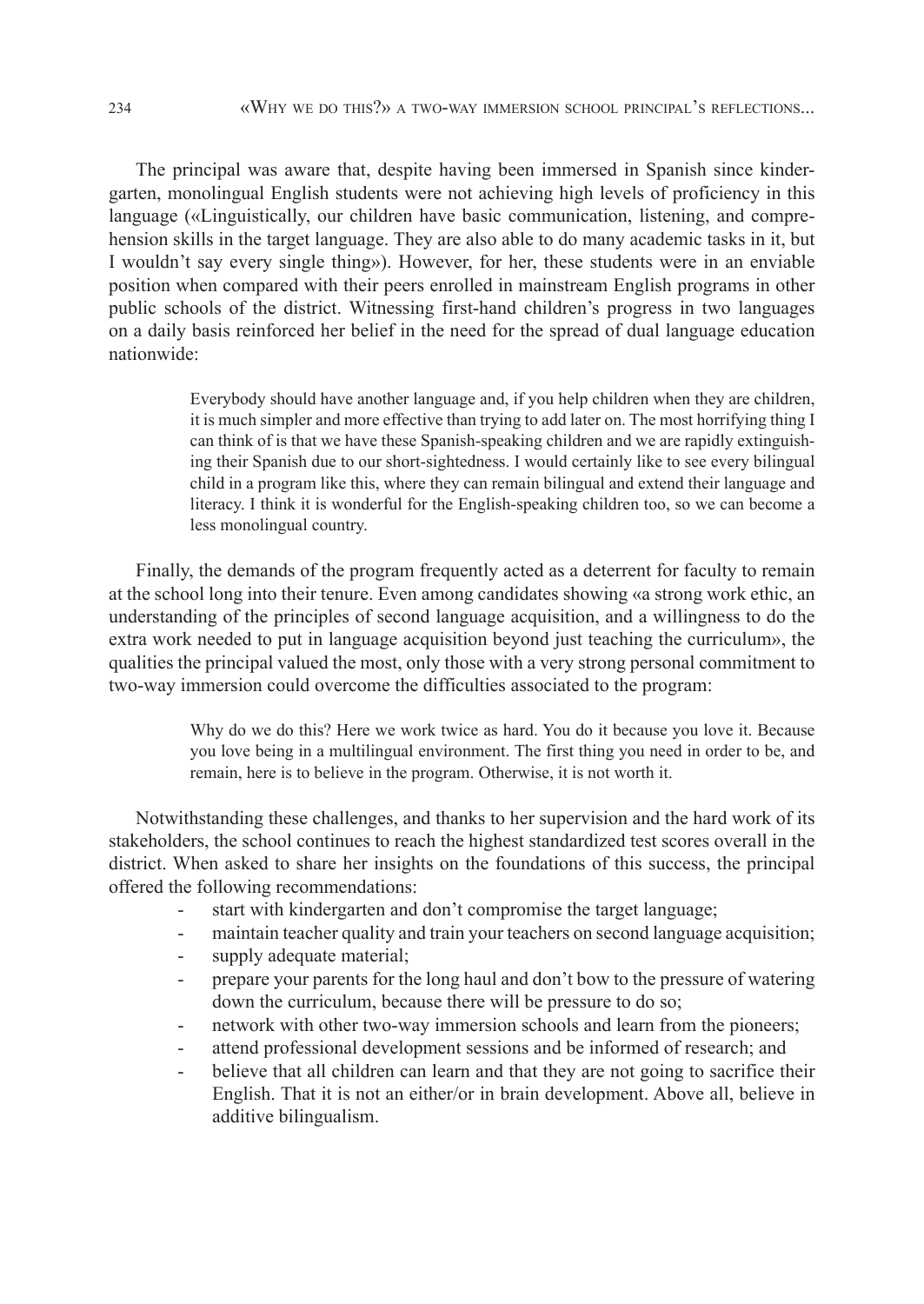# **4. Discussion**

The principal's insights offered very valuable information on the roles of parents and faculty members, as well as her own, in the two-way immersion program. Concurrent with previous research these are the stakeholders most critically contributing to the success of this type of education (Cloud, Genesee, & Hamayan, 2000; de Jong, 2002; Espino-Calderón & Minaya-Rowe, 2003; Freeman, Freeman, & Mercury, 2005).

For Espino-Calderón and Minaya-Rowe (2003), as well as for Lindholm-Leary (2005), establishing strong home-school relationships is a necessary step in children's development of bilingualism and biliteracy in two-way programs. Moreover, according to Cloud, Genesee, and Hamayan (2000), parents who attend orientation meetings, receive updated information on projects, and are invited to participate in the organization of school activities and events tend to become more involved in the daily operations of two-way programs, regardless of economic status, race, and educational background. In doing so, they gain a better understanding of the purpose, goals, and effectiveness of two-way immersion, as well as the importance of learning a second language (Ramos, 2007; Shannon & Milian, 2002). Furthermore, their newly-gained knowledge of the intricacies of the program helps them convey more effectively to their children the advantages of the continuous development of their linguistic and academic skills in two languages (Cloud, Genesee, & Hamayan, 2000).

Being aware of the findings of the research, the principal invited parents to participate in different conventional and non-conventional activities at the school site (Lindholm-Leary, 2001), i.e., attending regularly scheduled parent meetings, helping in the library and the computer lab, organizing fundraising campaigns, and assisting teachers in the classroom as well as during class parties, celebrations, and students' art and music shows, to name a few. Interestingly, many of these extracurricular activities were not funded by the district, which propelled several parents to take it upon themselves to contact local businesses and merchants and ask them for donations to cover the costs associated to the events; moreover, many parents were willing to work around their schedules to attend district board meetings and host community events when necessary; finally, parents also used their own expertise to provide individual student tutoring and make diverse professional presentations in various classrooms. Naturally, their socioeconomic and educational levels constituted an extraordinary advantage in this regard and many of those resources would have been unattainable otherwise. Along these lines, it seems necessary to note that parent education and socioeconomic status are directly related to school involvement; in fact, the higher the former, the more the latter (Howard & Loeb, 1998). Adding to this mix, the welcoming school environment created by the principal increased the sense of belonging for students and families, which turned parents into the two-way program's strongest supporters and most fervent advocates.

The excellent reputation of the program transcended district boundaries and resulted in many families relocating to the area. Personal friendships and recommendations appeared to be the main reasons behind this decision for many of the new arrivals. Regardless of whether their interest in the program was instrumental (positive cross-cultural attitudes, better job opportunities…) or integrative (heritage language maintenance, ethnic pride…), parents sought an opportunity for their children to enjoy the benefits of dual language education (Giacchino-Baker & Piller, 2006; Ramos, 2007).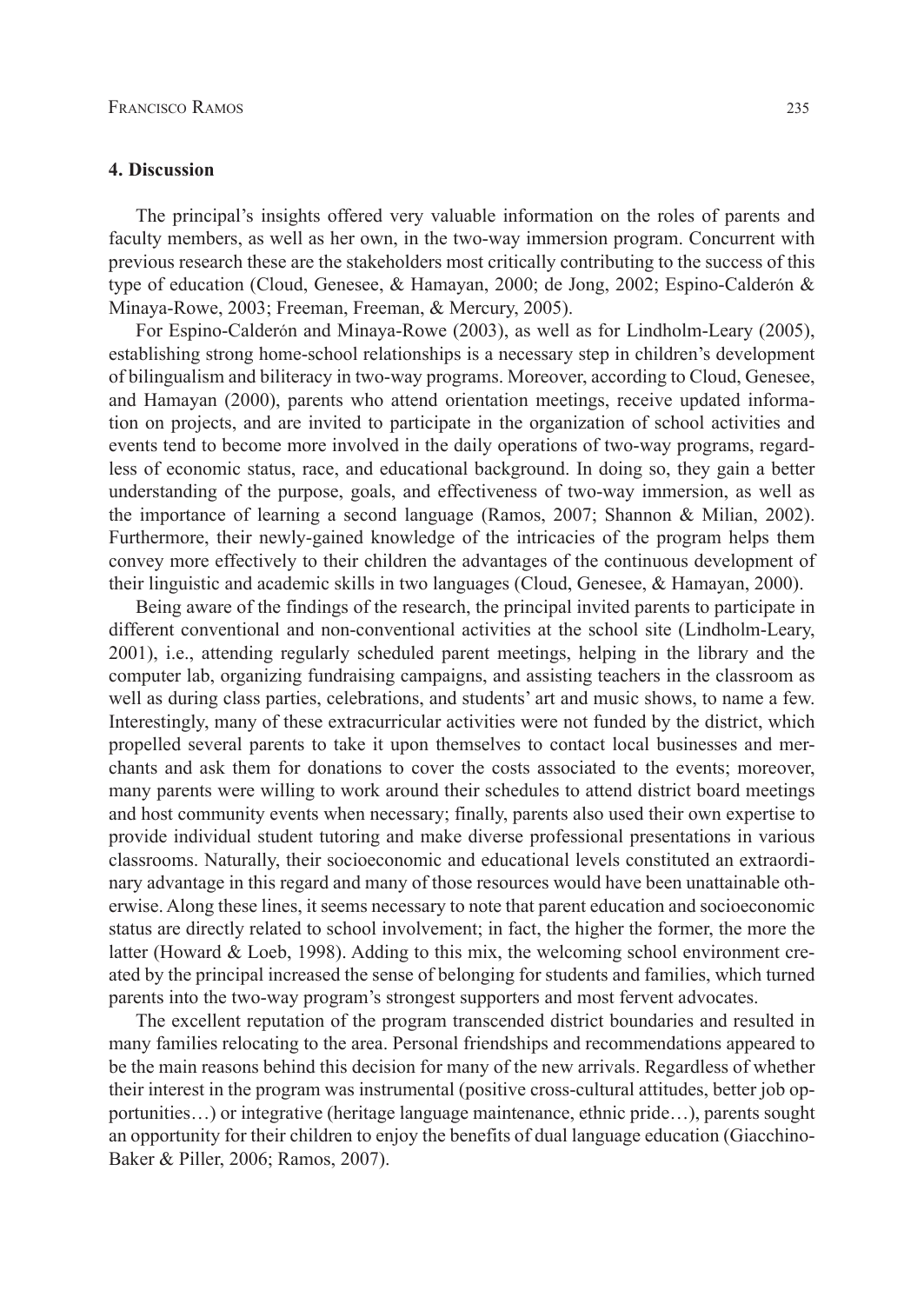In regards to two-way faculty, they must possess appropriate credentials, demonstrate knowledge of subject matter and curricular issues, be aware of instructional and classroom management strategies, and have native or native-like ability in the languages of instruction (Lindholm-Leary, 2005). It was precisely the latter aspect that most concerned the principal in her quest to hire highly qualified faculty, because of the scarcity of Spanish proficient personnel who could teach in this language in the upper grades. While some prospective candidates were able to converse in Spanish about issues not requiring the use of complex vocabulary and/or structures during the personal interview prior to their hiring, they struggled when asked about more academic topics. These limitations were also apparent when they were asked to provide written samples in Spanish. This clearly illustrates the existing distinction between the social and academic levels of the language, or BICS and  $CALP<sup>5</sup>$  (Lessow-Hurley, 2009). While this issue might not be as critical in lower elementary, it acquires extraordinary importance in the upper grades because the demands of the curriculum require candidates with solid mastery of the language in order to be able to teach academic content in it. Naturally, this cannot be accomplished when candidates show insecurities due to linguistic gaps affecting grammar and content for example (Ramos, Dwyer, & Perez-Prado, 2003).

Possession of the appropriate credential was another challenge that limited the number of prospective applicants for the program. State regulations mandating teachers to obtain the necessary authorizations relied on research showing that teachers with credentials, training, and experience felt more efficient than colleagues without these qualifications (Lindholm-Leary, 2001). However, this posed a problem for the principal because, in trying to comply with the mandates, she felt she was losing some excellent Spanish proficient candidates who were not adequately credentialed. Hence, after much deliberation, she was leaned towards hiring teachers with proficiency in Spanish to provide students with good linguistic models. The school offered these new hires initial training in lesson preparation and curriculum and material development. Later on, the principal's budget allocations set aside funds that allowed them to attend conferences on second language acquisition theories and methods, instructional strategies, and the organization of Teachers' Learning Communities (Espino-Calderón & Minaya-Rowe, 2003).

Lastly, the principal explained that she had lost a few teachers due to the inherent hardships of the job, despite their proven passion for, and belief in the program (de Jong, 2002). In an attempt to remedy this problem, she organized joint faculty meetings by grade level and specific language of instruction, as well as weekly joint lesson planning sessions to provide faculty with the necessary support (Espino-Calderón & Minaya-Rowe, 2003). Along the same lines, prospective applicants were presented with some factual scenarios during their interviews that, at least in theory, exposed them to real classroom situations. While it was impossible to reenact reality, candidates were able to preview some of the difficulties they might face if selected for the program, and thereby have more realistic expectations about the job.

The principal saw herself as a combination of program supervisor, coordinator, and advocate. As such, she invested a great deal of time and energy making sure that the pieces were assembled correctly and worked to satisfaction. Her general duties included providing teachers with adequate materials and resources in two languages, becoming involved in faculty and students' selection processes, and increasing parental involvement. Additionally,

<sup>5</sup> Basic Interpersonal Communicative Skills and Cognitive Academic Language Proficiency.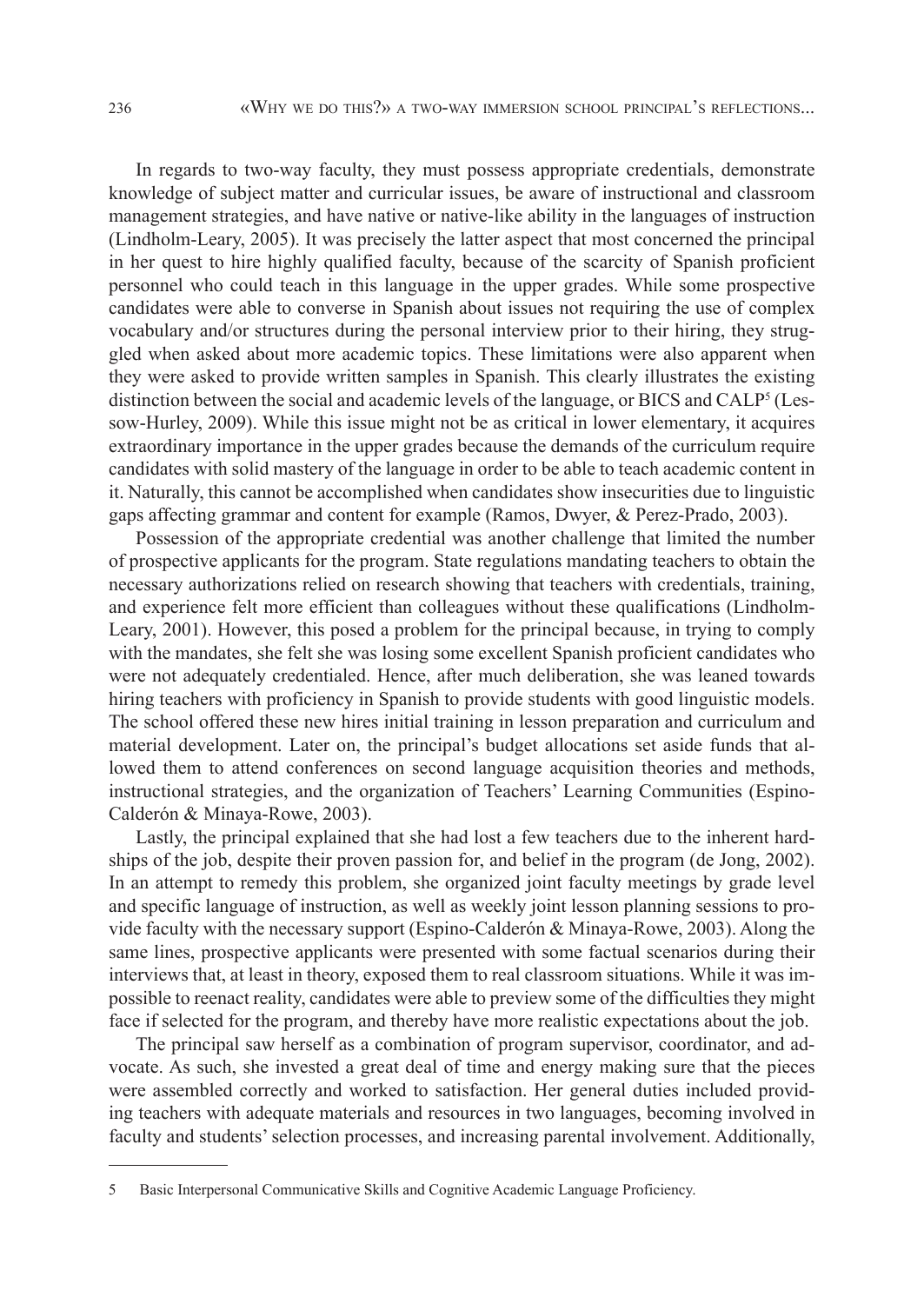being aware of the emotional drains derived from teaching in two-way programs, she strived to make faculty members feel appreciated by providing them with positive feedback and the necessary support in every possible way. This included providing faculty with time for planning and curriculum development, funding their attendance to professional development conferences and workshops, and facilitating their visits to other two-way schools. Finally, she made the objectives of the program clear to parents, included parents from both language groups in school activities and events as much as possible, and went out of her way to respond to their needs and concerns.

As an advocate for the program, she openly shared her convictions and enthusiasm with parents, teachers, and school board and community members, making sure that her views, attitudes, and expectations were apparent to teachers, parents, and students alike (Soltero, 2004). Moreover, she personally decided to lead by example and demonstrate her commitment to the program's goals, as well as her own interest in bilingualism and biliteracy, by becoming a third language learner herself (de Jong, 2002).

In sum, in performing her duties, she demonstrated the characteristics of exemplary principals of two-way immersion programs: strong administrative leadership, knowledge of and commitment to the program, and proactive decision-making and actions (Freeman, Freeman, & Mercury, 2005).

# **5 Conclusion**

The success of two-way immersion programs relies on the combination of many interacting components. Given the impossibility of examining all of them individually, this project focused on what could be broadly considered the impact of the human factor (namely teachers, parents, and the principal) on the daily operations and success of the longest running such program in southern California. The mixture of qualified teachers, involved parents, and a savvy principal contributed very positively to the development of students' linguistic and academic progress in two languages. For the principal, parental involvement and understanding of the program was critical in ensuring that families remained in the area for the duration of the program, that they supported the school's biliteracy efforts, and that they helped procure and secure additional funds for extracurricular activities. Teachers who understood the program and were willing to work in it were also essential since they provided students with good language models. Finally, the principal's supervision helped coordinate a wellfunctioning machine.

The findings of this manuscript are limited to one two-way immersion school principal's opinions on the issues being investigated. Naturally, other principals' views on the same topics might differ, depending on some of the factors noted here, namely school site location, socioeconomic status of the area, parental involvement, or support from district authorities, among others. Therefore, conducting similar investigations with other principals will augment our knowledge of the various factors impacting the design and implementation of two-way programs, while helping interested individuals gain a deeper understanding of the intricacies of a very innovative and successful, yet intricate, educational approach.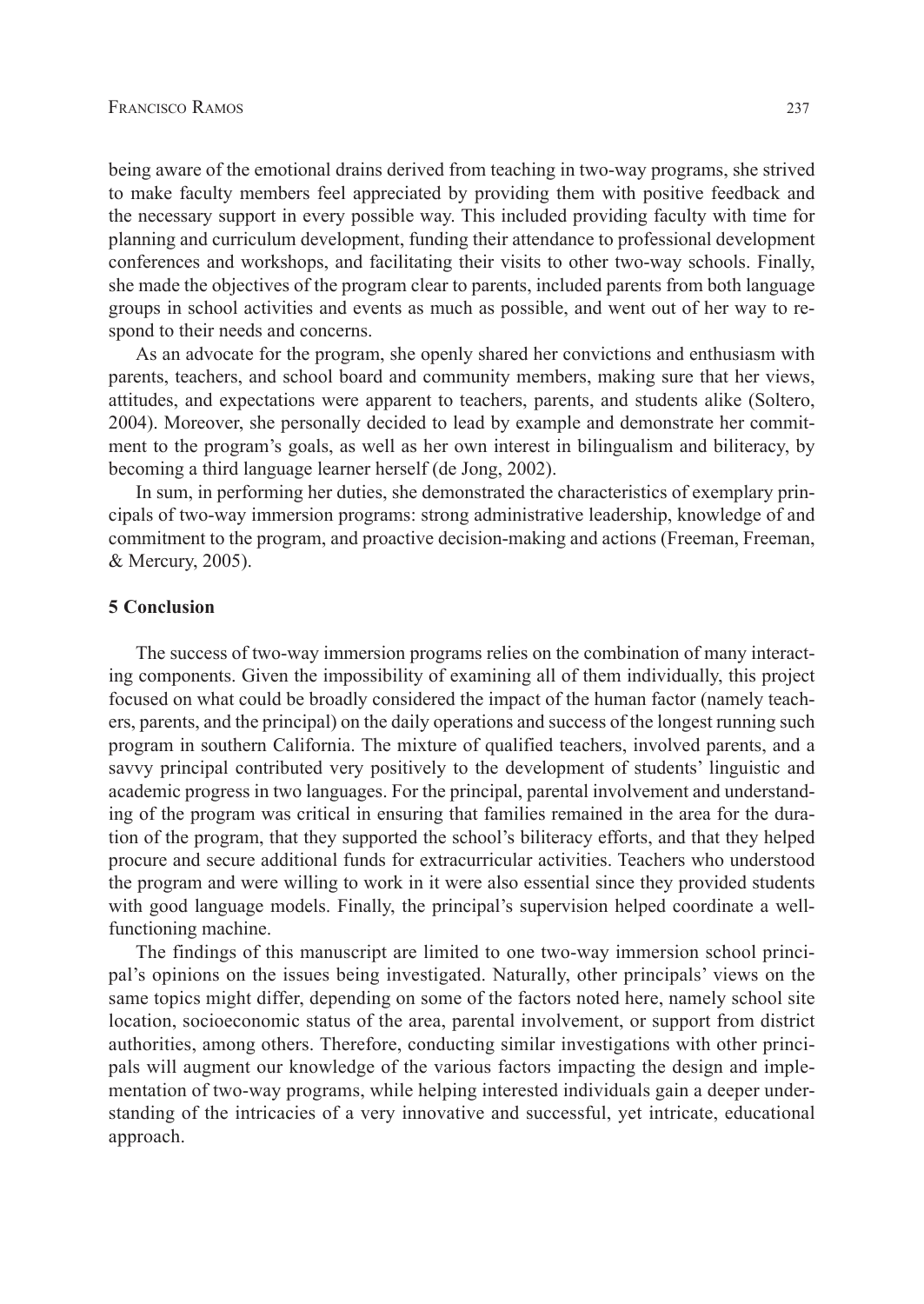# **References**

- Alanis, I. (2000): «A Texas two-way bilingual program: Its effects on linguistic and academic achievement», *Bilingual Research Journal, 24*(3), págs. 225-248.
- Cazabon, M., Lambert, W. E., & Hall, G. (1993): *Two-way bilingual education: A progress report on the Amigos program.* Santa Cruz, CA: The National Center for Research on Cultural Diversity and Second Language Learning.
- Center for Applied Linguistics. (2009a): «Two-way immersion», http://www.cal.org/twi/index.htm (15-6-2009).
- Center for Applied Linguistics. (2009b): «Directory of two-way bilingual immersion programs in the U.S.», http://www.cal.org/twi/directory/index.html (15-6-2009).
- Cloud, N., Genesee, F., & Hamayan, E. (2000): *Dual language instruction: A handbook for enriched*  education. Boston, Massachussetts, Heinle & Heinle.
- de Jong, E. J. (2002): «Developing a successful elementary two-way bilingual program», *Sunshine State TESOL Journal, 8*, págs. 8-17.
- Espino-Calderón, M., & Minaya-Rowe, L. (2003): *Designing and implementing two-way bilingual programs: A step-by-step guide for administrators, teachers, and parents*. Thousand Oaks, California, Corwin Press, Inc.
- Freeman, Y. S., & Freeman, D. E., & Mercury, S. P. (2005): *Dual language essentials for teachers and administrators*. Portsmouth, New Hampshire, Heinemann.
- Genesee, F., Lindholm-Leary, K., Saunders, W. M., & Christian, D. (eds.) (2006): *Educating English Language Learners: A synthesis of research evidence.* New York, Cambridge University Press.
- Giacchino-Baker, R., & Piller, B. (2006): «Parental motivation, attitudes, support, and commitment in a southern Californian two-way immersion program», *Journal of Latinos and Education, 5*(1), págs. 5-28.
- Howard, E. R., & Loeb, M. I. (1998): *In their own words: Two-way immersion teachers talk about their professional experiences*. (ERIC Digest EDO-FL-98-14). Washington, DC, ERIC Clearinghouse on Language and Linguistics.
- Howard, E. R., Sugarman, J., & Christian, D. (2003): *Trends in two-way immersion education: A review of the research*. Baltimore, Maryland, Center for Research on the Education of Students Placed at Risk.
- Howard, E. R., Sugarman, J., Christian, D., Lindholm-Leary, K., & Rogers, D. (2005): *Guiding principles for dual language education*. Washington, DC, Center for Applied Linguistics.
- Lambert, W.E., & Cazabon, M. (1994): *Students' views of the Amigos program.* Santa Cruz, California, The National Center for Research on Cultural Diversity and Second Language Learning.
- Lambert, W. E., & Tucker, G. R. (1972): *Bilingual education of children: The St. Lambert experiment.* Rowley, Massachusetts, Newbury House Publishers.
- Lessow-Hurley, J. (2009): *The foundations of dual language instruction* (5th ed.). New York, Pearson.
- Lindholm-Leary, K. J. (2001): *Dual language education*. Clevedon, England, Multilingual Matters, Ltd.
- Lindholm-Leary, K. (2005): *Review of research and best practices on effective features of dual language education programs*. Washington, DC, Center for Applied Linguistics.
- López, M. G., & Tashakkori, A. (2004): «Effects of a two-way bilingual program on the literacy development of students in kindergarten and first grade», *Bilingual Research Journal 28*(1), págs. 19-34.
- Ramos, F. (2007): «What do parents think of two-way bilingual education? An analysis of responses», *Journal of Latinos and Education 6*(2), págs. 139-150.
- Ramos, F., Dwyer, E., & Perez-Prado, A. (2004): «Two-way bilingual education school principals on finding highly-qualified two-way bilingual education school teachers: Current challenges and possible solutions», *Sunshine State TESOL Journal 3*(2), págs 7-27.